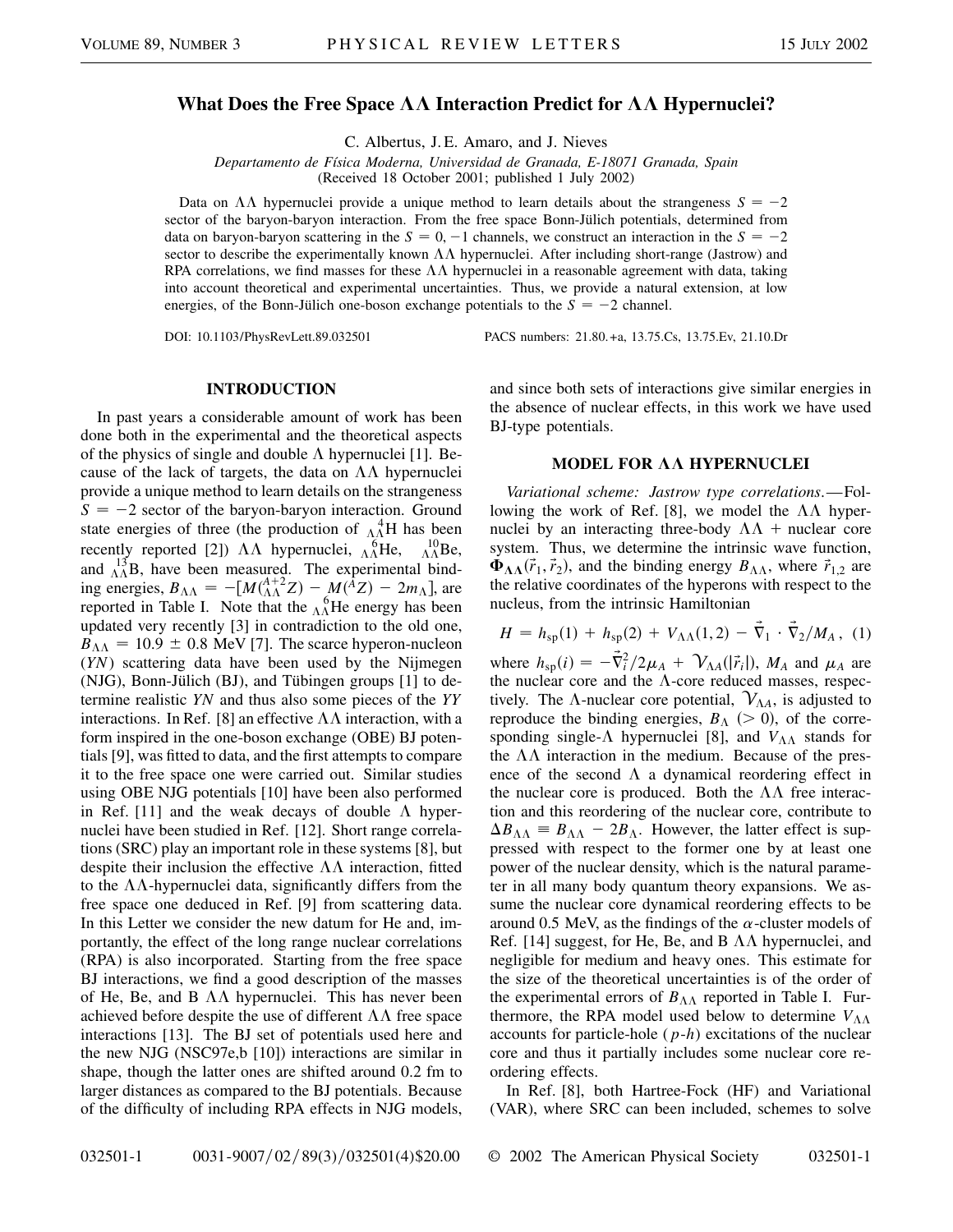| are $3.12$ , 0.71, 11.37, 10.7, 22.0, and 20.3 MeV. |                                |                |          |                                             |      |                |      |                                             |      |  |  |  |
|-----------------------------------------------------|--------------------------------|----------------|----------|---------------------------------------------|------|----------------|------|---------------------------------------------|------|--|--|--|
|                                                     |                                |                | With RPA |                                             |      |                |      |                                             |      |  |  |  |
|                                                     | $B_{\Lambda\Lambda}^{\rm exp}$ | Without $\phi$ | 1.5      | $\Lambda_{\phi\Lambda\Lambda}$ (GeV)<br>2.0 | 2.5  | Without $\phi$ | 1.5  | $\Lambda_{\phi\Lambda\Lambda}$ (GeV)<br>2.0 | 2.5  |  |  |  |
| $\Lambda_{\Lambda}^{6}$ He                          | $7.25_{-0.31}^{+0.38}$         | 6.15           | 6.22     | 6.53                                        | 6.84 | 6.34           | 6.41 | 6.83                                        | 7.33 |  |  |  |
| $^{10}_{\Lambda\Lambda}$ Be                         | $17.7 \pm 0.4$                 | 13.1           | 13.2     | 13.7                                        | 14.2 | 14.5           | 14.6 | 15.5                                        | 16.8 |  |  |  |
| $\Lambda^{13}_{\Lambda\Lambda}$ B                   | $27.5 \pm 0.7$                 | 22.5           | 22.6     | 23.2                                        | 23.8 | 24.2           | 24.2 | 25.4                                        | 27.0 |  |  |  |
| $^{42}_{\Lambda\Lambda}$ Ca                         | $\cdots$                       | 37.2           | 37.3     | 37.7                                        | 38.1 | 38.3           | 38.2 | 39.1                                        | 40.1 |  |  |  |
| $^{92}_{\Lambda\Lambda}Zr$                          | $\cdots$                       | 44.1           | 44.2     | 44.4                                        | 44.7 | 44.6           | 44.7 | 45.2                                        | 46.0 |  |  |  |
| $^{210}_{\Lambda\Lambda}{\rm Pb}$                   | $\cdots$                       | 53.1           | 53.1     | 53.3                                        | 53.4 | 53.4           | 53.4 | 53.7                                        | 54.1 |  |  |  |

TABLE I. Binding energies  $B_{\Lambda\Lambda}$  (MeV). Experimental values taken from Refs. [3] (He), [4,5] (Be), and [5,6] (B). We show theoretical results with and without RPA effects and with different treatments of the  $\phi$ -exchange  $\Lambda\Lambda$  potential. The used  $B_\Lambda$  values  $a^2$ , 3.12, 6.71, 11.37, 18.7, 22.0, and 26.5 MeV.

the Hamiltonian of Eq. (1) were studied. In both cases, the nuclear medium effective  $\Lambda\Lambda$  interactions fitted to data were much more attractive than that deduced from the free space *YN* scattering data. Since the  $\Lambda\Lambda$  interactions obtained by  $\sigma$ - $\omega$  exchanges behave almost like a hard core at short distances, the VAR energies are around 30%–40% lower than the HF ones (see Fig. 4 and Table 9 of Ref. [8]). Hence, trying to link free space to the effective interaction,  $V_{\Lambda\Lambda}$ , requires the use of a variational approach where  $r_{12}$  correlations (SRC) are naturally considered. We have used a family of <sup>1</sup>S<sub>0</sub>  $\Lambda\Lambda$  wave functions of the form  $\Phi_{\Lambda\Lambda}(\vec{r}_1, \vec{r}_2) = NF(r_{12})\phi_{\Lambda}(r_1)\phi_{\Lambda}(r_2)\chi^{S=0},$ with  $\chi^{S=0}$  the spin singlet,  $\vec{r}_{12} = \vec{r}_1 - \vec{r}_2$ , and

$$
F(r_{12}) = \left(1 + \frac{a_1}{1 + \left(\frac{r_{12} - R}{b_1}\right)^2}\right) \prod_{i=2}^3 \left(1 - a_i e^{-b_i^2 r_{12}}\right), (2)
$$

where  $a_{1,2,3}$ ,  $b_{1,2,3}$ , and *R* are free parameters to be determined by minimizing the energy, *N* is a normalization factor, and  $\phi_{\Lambda}$  is the *s*-wave  $\Lambda$  function in the single- $\Lambda$ hypernucleus  $^{A+1}_{\Lambda}Z$ . This VAR scheme differs appreciably from that used in Ref. [8]. There,  $\Phi_{\Lambda\Lambda}(\vec{r}_1, \vec{r}_2)$  was expanded in series of Hylleraas type terms whereas here we have adopted a Jastrow-type correlation function. Hylleraas SRC, though suited for atomic physics, are not efficient to deal with almost hard core potentials, as is the case here. Thus, to achieve convergence in Ref. [8] a total of 161 terms (161 unknown parameters) were considered. The ansatz of Eq. (2), which has only seven parameters and thus leads to manageable wave functions, satisfactorily reproduces all VAR results of Ref. [8].

 $\Lambda\Lambda$  *interaction in the nuclear medium*.—The potential  $V_{\Lambda\Lambda}$  represents an effective interaction which accounts for the dynamics of the  $\Lambda\Lambda$  pair in the nuclear medium, but which does not describe their dynamics in the vacuum. This effective interaction is usually approximated by an induced interaction [15]  $(V_{\Lambda\Lambda}^{\text{ind}})$  which is constructed in terms of the  $\Lambda\Lambda \to \Lambda\Lambda$  ( $G_{\Lambda\Lambda}$ ),  $\Lambda N \to \Lambda N$  ( $G_{\Lambda N}$ ), and  $NN \rightarrow NN$  ( $G_{NN}$ ) *G* matrices, as depicted in Fig. 1. The induced interaction,  $V_{\Lambda\Lambda}^{\text{ind}}$  combines the dynamics at short distances (accounted by the effective interaction  $G_{\Lambda\Lambda}$ ) and the dynamics at long distances which is taken care of by means of the iteration of *p*-*h* excitations (RPA series)

032501-2 032501-2

through the effective interactions  $G_{\Lambda N}$  and  $G_{NN}$ . Near threshold  $(2m<sub>\Lambda</sub>)$ , the  $S = -2$  baryon-baryon interaction might be described in terms of only two coupled channels  $\Lambda\Lambda$  and  $\Xi N$ . For two  $\Lambda$  hyperons bound in a nuclear medium and because of Pauli blocking, it is reasonable to think that the ratio of strengths of the  $\Lambda\Lambda \to \Xi N \to \Lambda\Lambda$ and the diagonal  $\Lambda\Lambda \rightarrow \Lambda\Lambda$  (with no  $\Xi N$  intermediate states) transitions is suppressed with respect to the free space case. This is explicitly shown for  $\Lambda_{\Lambda}^{6}$ He in Ref. [16], though a recent work [17], using a NJG model, finds increases of the order of 0.4 MeV in the calculated  $B_{\Lambda\Lambda}$ values, for He, Be, and B  $\Lambda\Lambda$  hypernuclei, due to  $\Xi N$ components. In any case 0.4 MeV is of the order of the experimental and other theoretical uncertainties discussed above, and we will assume that the data of  $\Lambda\Lambda$  hypernuclei would mainly probe the free space,  $V_{\Lambda\Lambda}^{\text{free}}$ , diagonal  $\Lambda\Lambda$ element of the  $\Lambda\Lambda$  –  $\Xi N$  potential. Hence  $G_{\Lambda\Lambda}$  might be roughly approximated by  $V_{\Lambda\Lambda}^{\text{free}}$ , and the interaction  $V_{\Lambda\Lambda}$ can be split into two terms  $V_{\Lambda\Lambda} = V_{\Lambda\Lambda}^{\text{free}} + \delta V_{\Lambda\Lambda}^{\text{RPA}}$ , where the first one accounts for the first diagram of the right-hand side (rhs) of Fig. 1 and  $\delta V_{\Lambda\Lambda}^{\rm RPA}$  does it for the remaining RPA series depicted in this figure. Let us examine in detail each of the terms.

Free space  $\Lambda\Lambda$  interaction: We use the BJ models for vacuum *NN* [18] and *YN* interactions [9] to construct the free space diagonal  $\Lambda\Lambda$  potential. We consider the exchange between the two  $\Lambda$  hyperons of  $\sigma$  ( $I = 0$ ,  $J<sup>P</sup> = 0<sup>+</sup>$ ,  $\omega$ , and  $\phi$  ( $I = 0, J<sup>P</sup> = 1<sup>-</sup>$ ) mesons. The free space  $\Lambda\Lambda$  potential,  $V_{\Lambda\Lambda}^{\text{free}}$ , in coordinate space (nonlocal) and for the  ${}^{1}S_0$  channel, can be found in Eqs. (24) and (25) of Ref. [8] for  $\sigma$  and  $\omega$  exchanges, respectively. The



FIG. 1. Diagrammatic definition of  $V_{\Lambda\Lambda}^{ind}$ .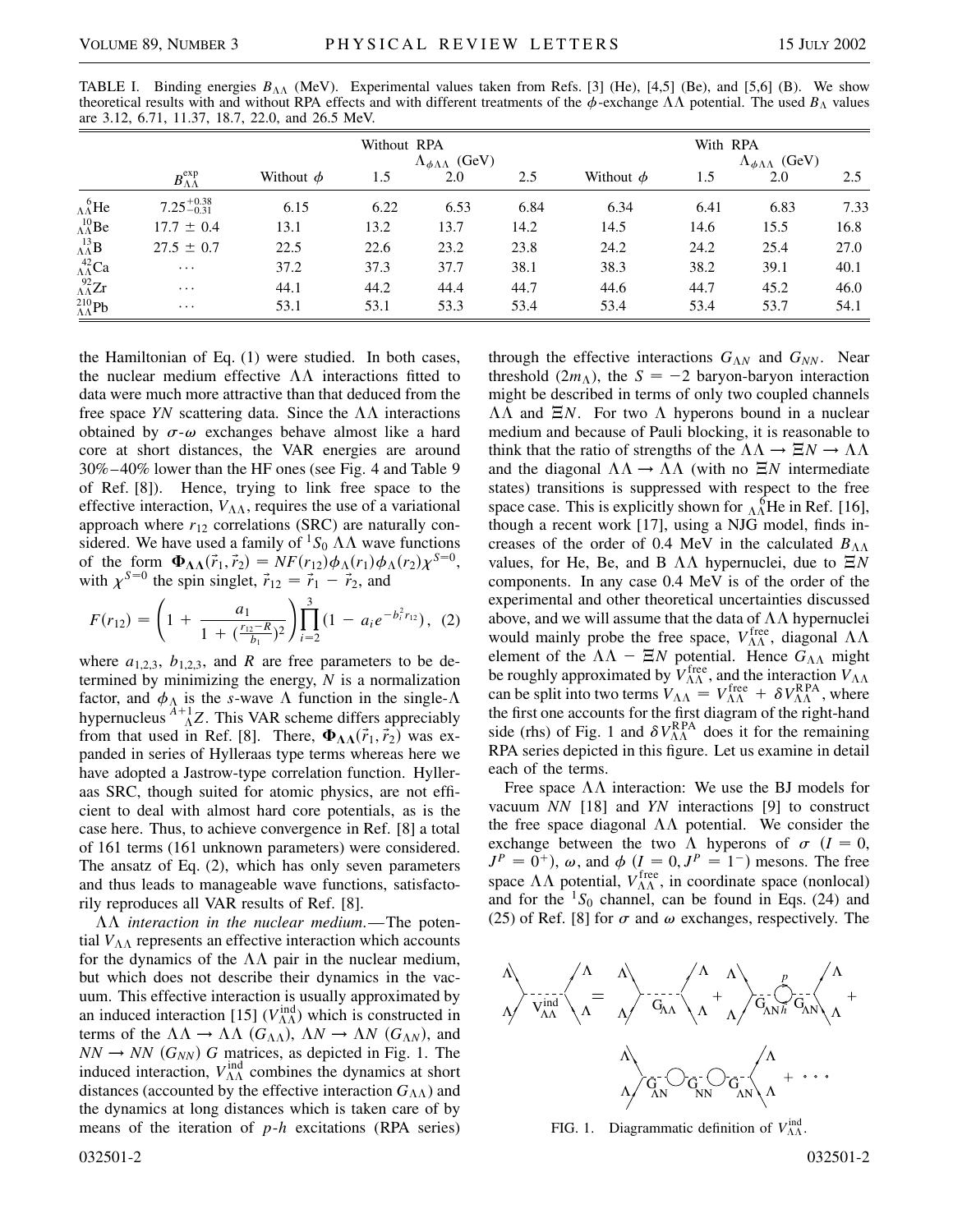$\phi$ -exchange potential can be obtained from that of the  $\omega$  exchange by the obvious substitutions of masses and couplings. Besides, monopolar form factors are used [9,18], which leads to extended expressions for the potentials [see Eq. (19) of Ref. [8] ]. In the spirit of the BJ models, SU(6) symmetry is used to relate the couplings of the  $\omega$  and  $\phi$  mesons to the  $\Lambda$  hyperon to those of these mesons to the nucleons. We adopt the so-called "ideal" mixing angle  $(\tan \theta_v = 1/\sqrt{2})$  for which the  $\phi$  meson comes out as a pure  $s\bar{s}$  state and hence one gets a vanishing  $\phi NN$  coupling [18]. This also determines the  $\phi \Lambda \Lambda$  couplings in terms of the  $\omega \Lambda \Lambda$  ones. Couplings  $(g_{\sigma\Lambda\Lambda}, g_{\omega\Lambda\Lambda}, f_{\omega\Lambda\Lambda})$  and momentum cutoffs  $(\Lambda_{\sigma\Lambda\Lambda}, \Lambda_{\omega\Lambda\Lambda})$  appearing in the expression of the  $\sigma$ - and  $\omega$ -exchange  $\Lambda\Lambda$  potentials can be found in Table 2 of Ref. [8] which is a recompilation of model *A*ˆ of Ref. [9], determined from the study of  $YN$  scattering. The  $\phi$  meson couplings are given in Eq. (65) of Ref. [8]. Because the  $\phi$  meson does not couple to nucleons, there exist much more uncertainties on the value of  $\Lambda_{\phi\Lambda\Lambda}$ . Assuming that this cutoff should be similar to  $\Lambda_{\omega}$  and bigger than the  $\phi$  meson mass, we have studied three values, 1.5, 2, and 2.5 GeV.

RPA contribution to the  $\Lambda\Lambda$  interaction: Here, we perform the RPA resummation shown in the rhs (from the second diagram on) of Fig. 1. We will do first in nuclear matter and later in finite nuclei.

(1) Nuclear matter: Let us consider two  $\Lambda$  hyperons inside a noninteracting Fermi gas of nucleons, characterized by a constant density  $\rho$ . The series of diagrams we want to sum up correspond to the diagrammatic representation of a Dyson type equation, which modifies the propagation in nuclear matter of the carriers ( $\sigma$ ,  $\omega$ , and  $\phi$  mesons) of the strong interaction between the two  $\Lambda$ 's. This modification is due to the interaction of the carriers with the nucleons. Because in our model the  $\phi$  meson does not couple to nucleons, its propagation is not modified in the medium and will be omitted in what follows. The  $\sigma$ - $\omega$  propagator in the medium,  $\mathcal{D}(Q)$ , has been already studied in the context of Fermi liquids in Ref. [19] and it is determined by the Dyson equation

$$
\mathcal{D}(Q) = \mathcal{D}^0(Q) + \mathcal{D}^0(Q)\Pi(Q)\mathcal{D}(Q), \qquad (3)
$$

$$
\mathcal{D}^0(Q) = \begin{bmatrix} D^{\omega}_{\mu\nu}(Q) & 0 \\ 0 & D^{\sigma}(Q) \end{bmatrix}, \tag{4}
$$

where  $\mathcal{D}^0(\mathcal{Q})$  is a 5  $\times$  5 matrix composed of the free  $\sigma$  and  $\omega$  propagators, and the  $\Pi$  matrix is the medium irreducible  $\sigma$ - $\omega$  self-energy

$$
\Pi(Q) = \begin{bmatrix} \Pi^{\mu\nu}(Q) & \Pi^{\mu}(Q) \\ \Pi^{\mu}(Q) & \Pi_{s}(Q) \end{bmatrix},
$$
 (5)

where  $\Pi_{\mu\nu}$  and  $\Pi_s$  account for excitations over the Fermi sea driven by the  $\omega$  and  $\sigma$  mesons, respectively, and  $\Pi_{\mu}$ generates mixings of scalar and vector meson propagations in the medium. Obviously, this latter term vanishes in the vacuum. Having in mind the findings of Ref. [8],  $V_{\Lambda\Lambda}^{\text{free}}$ 

should give us the bulk of  $V_{\Lambda\Lambda}$ , we have performed some approximations to evaluate  $\Pi(Q)$ : (i) We approximate  $G_{\Lambda N}$  and  $G_{NN}$  in Fig. 1 by the free space diagonal  $\Lambda N$ and *NN* potentials, which are well described by  $\sigma$  and  $\omega$  exchanges in the isoscalar <sup>1</sup>S<sub>0</sub> channel. The  $\Lambda\Lambda\sigma$ and  $\Lambda\Lambda\omega$  vertices were discussed in the previous subsection, while the  $NN\sigma$  and  $NN\omega$  Lagrangians can be found in Ref. [18]. The corresponding coupling constants and form factors can be found in Ref. [18] and in Table 3 of Ref. [8]). (ii) We have only considered *p*-*h* excitations over the Fermi sea. This corresponds to evaluate the diagrams depicted in Fig. 2 plus the corresponding crossed terms which are not explicitly shown there. (iii) We work in a nonrelativistic Fermi sea and we evaluate the *p*-*h* excitations in the static limit.

With all these approximations and taking the fourmomentum transferred between the two  $\Lambda$ 's,  $Q^{\mu}$  =  $(q^0 = 0, 0, 0, q)$ , the elements of the  $\Pi(0, q)$  matrix read

$$
\Pi_{ij}(0,q) = U(0,q;\rho)C_i^N(q)C_j^N(q); \qquad i,j = 1,\ldots,5,
$$
\n(6)

where  $C^B(q) \equiv (g_{\omega BB}(q), 0, 0, 0, g_{\sigma BB}(q))$  with

$$
g_{\alpha BB}(q) = g_{\alpha BB} \frac{\Lambda_{\alpha BB}^2 - m_{\alpha}^2}{\Lambda_{\alpha BB}^2 + q^2};
$$
  
\n
$$
\alpha = \sigma, \omega; \qquad B = \Lambda, N. \quad (7)
$$

In the Lindhard function,  $U(0, q; \rho)$ , a finite excitation energy gap is included for particles (see appendix of Ref. [20]). We use gap values between 1 and 3 MeV to account for typical excitation energies in finite nuclei, and we find rather insensitive results. The case of  ${}^{4}$ He is special and for it we use a gap value of 20 MeV. Using Eq. (6), one can invert the Dyson equation, Eq. (3), and thus one easily gets for the  $\sigma$ - $\omega$  propagator in the medium  $\mathcal{D}(Q) = (I - \mathcal{D}^0(Q)\Pi(Q))^{-1}\mathcal{D}^0(Q)$ . With this propagator, the RPA series of diagrams (from the second one on) of the rhs of Fig. 1 can be evaluated and one gets

$$
\delta V_{\Lambda\Lambda}^{\text{RPA}}(q,\rho) = \sum_{ij=1}^{5} C_i^{\Lambda}(q) [\mathcal{D}(Q) - \mathcal{D}^0(Q)]_{ij} C_j^{\Lambda}(q)
$$

$$
= U(0,q;\rho) \frac{(W_{\Lambda N}^{\sigma} - W_{\Lambda N}^{\omega})^2}{1 + U(W_{\Lambda N}^{\sigma} - W_{\Lambda N}^{\omega})}, \quad (8)
$$



FIG. 2. *p*-*h* excitation contributions to  $\Pi$ , Eq. (5).